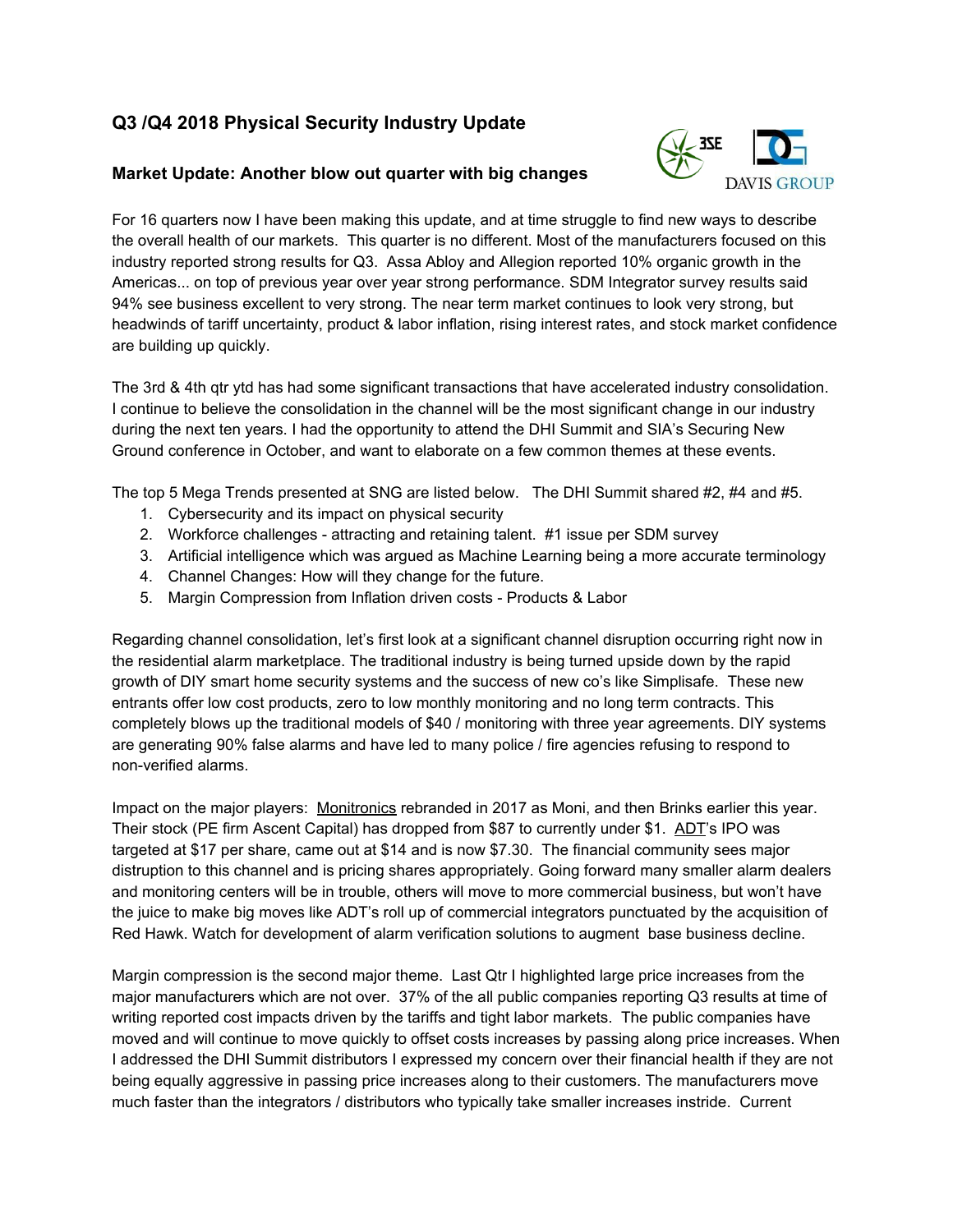increases are not small, and most company's P&Ls can't deal with double digit product price increases. To the integrators / distributors out there, don't get caught in a big squeeze!

## **Q3 2018 Highlights from the Manufacturers**

**Allegion**: Another solid quarter. Raised total full year revenue target. Electronics growth at 30%.

- Revenue of \$712 million, +16.8% v PY. +8.5% organic, 2.2% price, 6.3% volume. 9% acquisitive
- Adjusted Operating Margin declined from 22.3% to 20.9%. Excluding acquisitions OM was flat. EPS was up 20.6%, benefiting from favorable tax rates while managing inflationary pressure.
- Americas sales were \$530 million, +16.5%, 10% organic vs PY. Low double digit growth in Non-Residential, high-single digit growth in Residential. 30% growth in electronics! Acquisitions added 6.6% to total growth.
- Americas Operating Income was \$154 million, OM 29.1%. 2018 acquisitions dilutive 120 bps.
- EMEIA revenue was \$134 million, +7.4%, 3.4% organic. OM 7.6% vs 8.1% PY.
- Asia revenue was up 62%, 5.9% organically. Margin was 6.8% vs 7.6% PY.
- Full year revenue growth outlook was raised to 13.0 13.5%.

**ASSA ABLOY**: The company keeps putting up impressive results,15% overall growth!! 25% Electromechanical product growth.

- Sales were 21.2 MESK (\$2.3billion) up 15% vPY. 3% volume, 2% price, 2% acquisitive, 8% currency. EBIT was up 11%, EPS + 11%.
- Strong growth in Global Tech, Entrance Systems and Americas, and smart residential products.
- Americas stated strong growth all aspects of their business. Revenue was \$559 million +10% organic. Operating margin declined another 170 bps after a 200 bps decline in Q2 citing raw material increases and increased residential mix. *Hence my earlier squeeze warning*.
- Yale locks operating on August Home's cloud software was highlighted.
- Global Technology (HID & Ving) group, was up 12% organically. Operating margin jumped to 21.4% from 17.8%. Strong growth identity management was mentioned.
- Entrance Systems, reported 4% organic growth. Realized growth in all product lines except high performance doors. .
- Completed 14 acquisitions in 2018, expected to contribute \$300 million in revenue. The most significant was Crossmatch, a leader in biometric identity management with 270 employees, and revenues of \$125 million.

**dormakaba**: Full year reporting July 2017 - June 2018

*Dormakaba report sales twice per year. Fiscal year ended 6/30/18.*

- Full year sales were  $$2.92$  billion,  $+12.7\%$  vs PY,  $+2.6\%$  organic,  $8.2\%$  acq,  $1.9\%$  currency.
- Gross Margin declined due to mix, raw material increases were offset by pricing.
- EBITDA margin improved from 15.2% vs 15.4%. +11.3% in \$.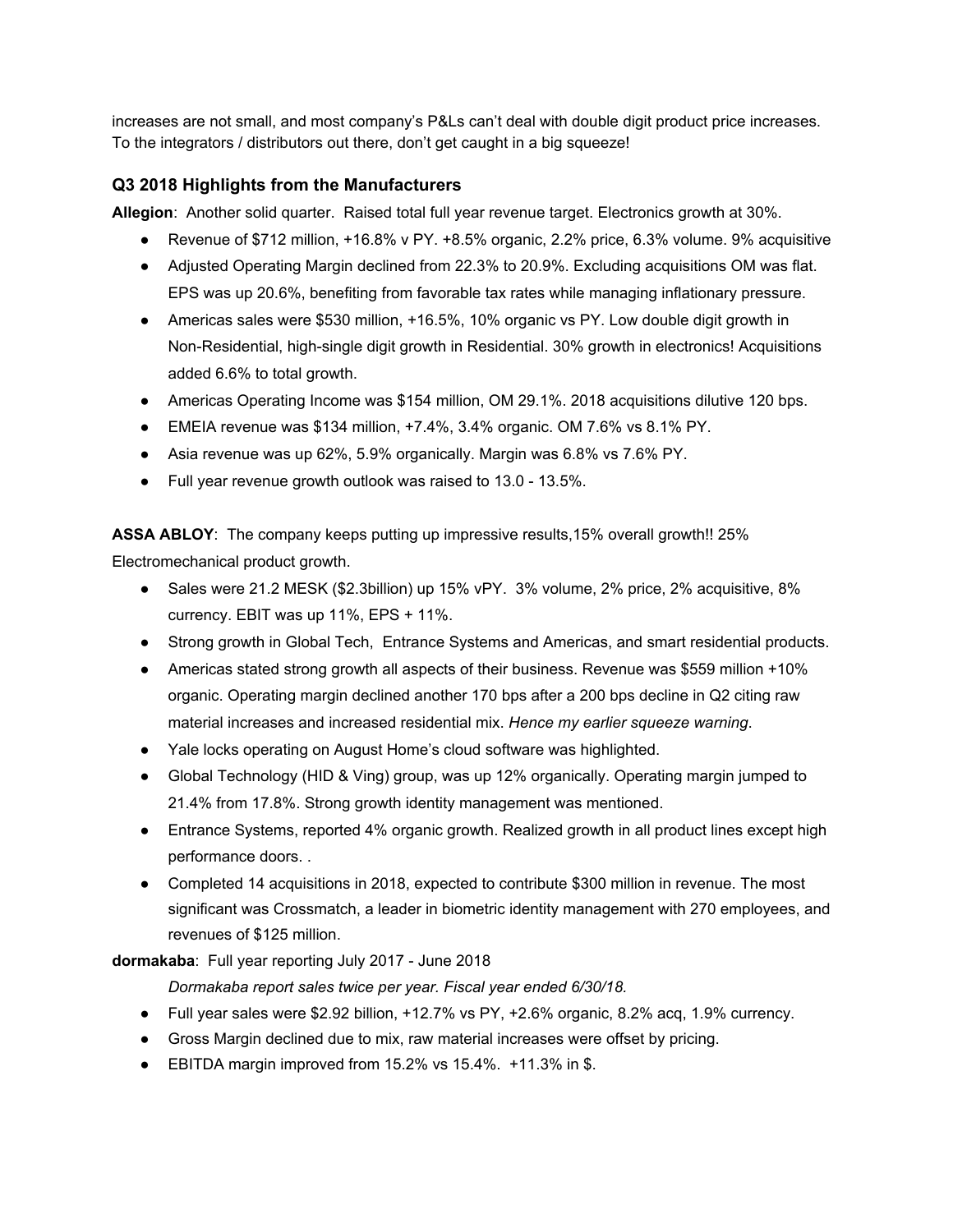- Americas had sales of \$853 million, 19.7% EBITDA. Organically flat. Decline in the ATM & 3rd party service businesses offset organic growth in the core hardware business. Hospitality growth had unfavorable mix impact on margins.
- EMEA had sales of \$805 million, 7.3% EBITDA margin and 2.5% organic growth.
- Key systems & Moveable walls had sales of \$399 million, 14.6% EBITDA and 4.9% organic growth.
- Dk three priorities: Business Performance, Post Merger Integration, and Digitization.
- "Expect to compensate for raw mat'l increases by significant price increases FY 18/19"

**Stanley**: Security continues to drag down overall results. Seems to be a rudderless division.

- Net sales were \$3.5 billion; up 4% vPY, all organic.
- Tools & Storage +6%, Industrial was flat and Security declined 1%.
- Security (CSS) reported sales of \$485 million, (1%), Op margin declined 100 bps citing investment in business transformation. Americas organic revenue declined 2%.
- Security sales were positive in automatic doors and healthcare, but declined in commercial security. Operating margin was 11%, running a full 5.5% lower than Tools & Industrial segments.

## **M&A Activity - Another active quarter with some big deals**

**Convergint** continued aggressive acquisitions adding Access Control Technologies (ACT) in New Jersey who brings industry icon Joe Liguori to the team, Quebec based Altel that works across many end markets, Commercial Systems Group (CSG) an Orlando based security and fire life safety integrator and because 3 is not enough, Integrated Security Systems (ISS) a WI based integrator focused on the banking industry.

**ADT acquired Red Hawk,** A big move to balance commercial security with the declining residential business. Big move, big price tag. ADT paid \$317.5 million, Red Hawk has 2018 sales of \$300 million. ADT has now added more than \$400 million of commercial integration revenue in 2018.

**Cook & Boardman** the largest commercial door & hardware distribution business' owner Ridgemont Equity Partners sold to Connecticut based **Littlejohn & Co**. C&B has a publicly stated goal to be the first \$1 billion door & hardware systems distributors. Ridgemont bought C&B in 2014 from Blue Point Equity.

**VT Industries acquired Eggers Industries**, VT is the largest architectural wood door manufacturer in N America, and the strategic addition of Eggers add manufacturing capacity & technologies. VT + Eggers and Masonite's acquisition of Graham & Maiman from Assa Abloy in Q2 consolidates the N American architectural wood door market to two players.